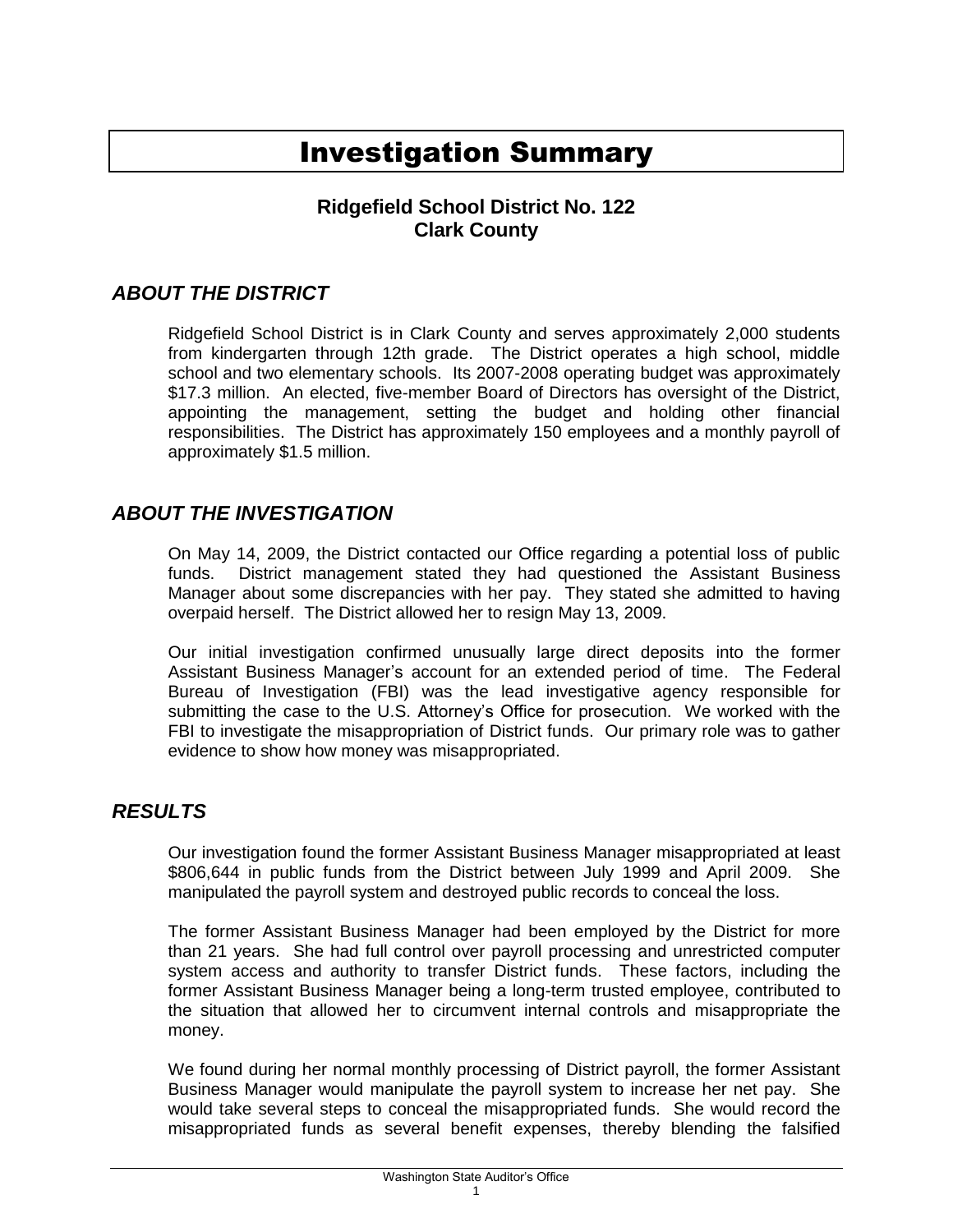transaction into normal payroll expenses. To further conceal the misappropriation, she would reduce her cumulative earnings in the accounting system so information on her year-to-date pay reflected her normal salary.

She also destroyed District payroll reports. She would run preliminary payroll reports before entering falsified transactions and then run final payroll reports that showed the alterations. She destroyed the majority of final payroll reports that showed the falsified transactions and replaced them with preliminary reports.

We obtained District financial data back to July 1999 that showed the misappropriation occurred over at least 10 years. During these 10 years, the Assistant Business Manager inflated her net pay in amounts ranging from \$1,000 to \$10,000 for 111 months totaling at least \$806,644.

We have submitted the results of our investigation to the FBI. This case is being prosecuted by the U.S. Attorney's Office.

#### *RECOMMENDATION*

We recommend the District seek recovery of \$806,644 in misappropriated public funds and related investigative costs of \$11,843.90. Any civil compromise or settlement of this claim must be approved in writing by the Attorney General and State Auditor as directed by state law (RCW 43.09.260). Assistant Attorney General Cindy Evans is the contact person for the Attorney General's Office and she can be reached at (360) 586-2837 or cindye@atg.wa.gov. The contact for the State Auditor's Office is Jan Jutte, Director of Legal Affairs and she can be reached at (360) 902-0363 or juttej@sao.wa.gov.

We also recommend the District strengthen internal controls over payroll by segregating duties and ensuring adequate oversight and monitoring to safeguard public resources.

Bond & Insurance coverage for District employees is as follows:

| Insurance Company:                | <b>Travelers Indemnity Company</b>    |
|-----------------------------------|---------------------------------------|
| Type of Policy:<br>Policy Number: | <b>Commercial Crime</b><br>104134621  |
| Amount of Coverage:               | \$1,000,000 with \$5,000 deductible   |
| Periods of Coverage:              | September 1, 1999 - September 1, 2009 |
| Insurance Company:                | <b>Travelers Indemnity Company</b>    |
| Type of Policy:                   | <b>Public Officials Bonds (2)</b>     |
| Policy Number:                    | 103660360                             |
| Amount of Coverage:               | \$50,000 each (\$100,000 total)       |
| Periods of Coverage:              | September 1, 2008 - September 1, 2009 |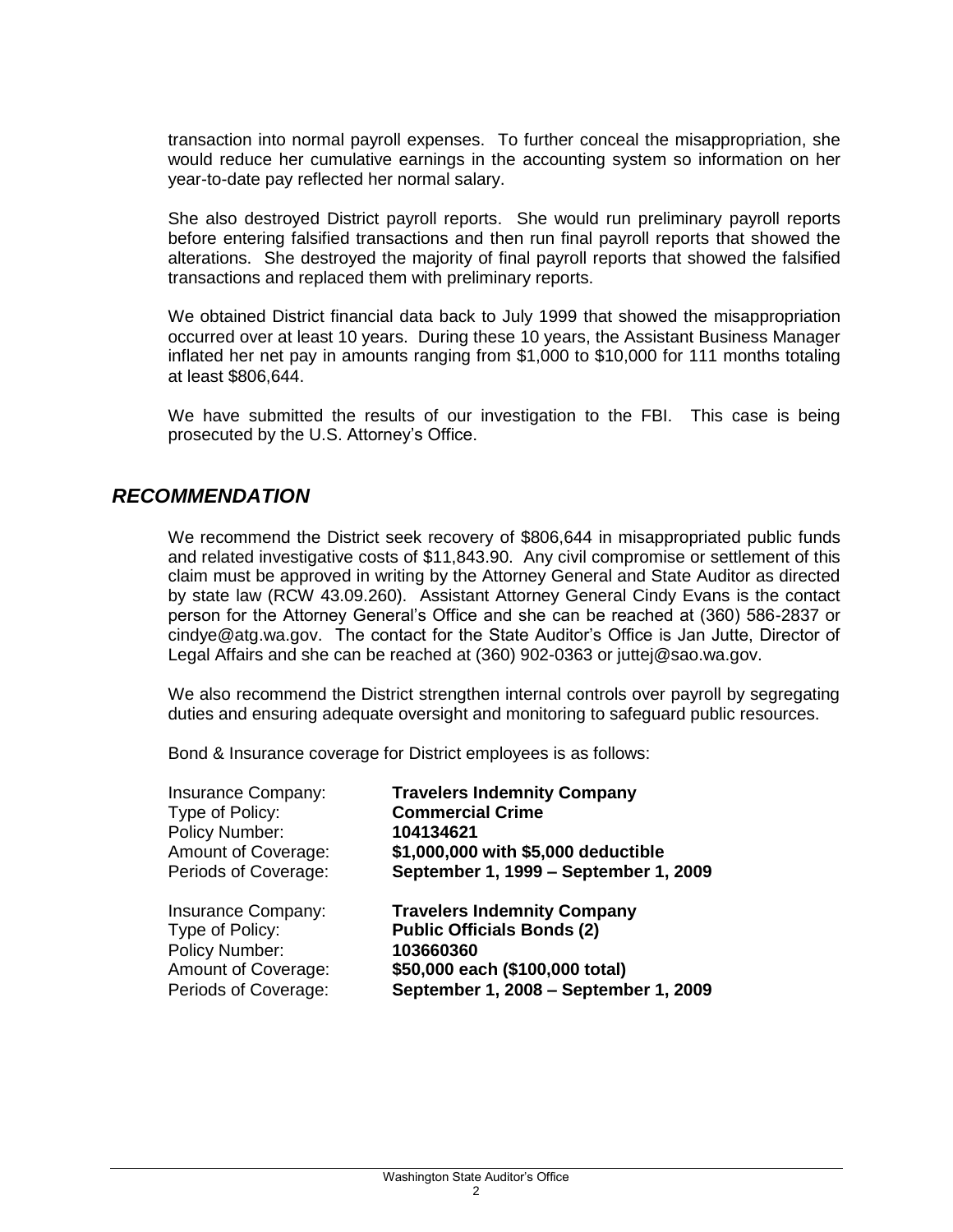| <b>Insurance Company:</b> | Washington Schools Risk Management Pool (WSRMP) |
|---------------------------|-------------------------------------------------|
| Type of Policy:           | <b>Commercial Crime</b>                         |
| Policy Number(s):         | COV02-03, COV07-08, COV08-09                    |
| Amount of Coverage:       | \$500,000 with \$250,000 Self-Insured Retention |
| Periods of Coverage:      | September 1, 2002 – August 31, 2003             |
|                           | September 1, 2007 - August 31, 2008             |
|                           | September 1, 2008 - August 31, 2009             |

#### *DISTRICT'S RESPONSE*

*The Ridgefield School District would like to thank the Washington State Auditor's Office*  for the opportunity to respond to the Special Investigation Report reviewing the *misappropriation of public funds from July 1999 through April 2009.*

*Once the Ridgefield School District Administration learned of the fraudulent activity, the Superintendent and Director of Business Services immediately notified the school attorney, city and county law enforcement agencies, and the State Auditor's Office to investigate the potential loss. The City of Ridgefield's Police Department facilitated the police investigation and ultimately the case was transferred to the Federal Bureau of Investigation. The Ridgefield School District fully cooperated with all agencies throughout this investigation. The State Auditor's Office and Federal Bureau of Investigation collected school district financial records from the school district and Educational Service District 112.*

*At the end of the 2007-2008 school year, the Ridgefield School District hired a full time employee as Director of Business Services and discontinued the part time business manager position from the Educational Service District 112. During the 2008–2009 school year, the Ridgefield School District began changing personnel and payroll job responsibilities.* 

*Following the discovery of the fraud and securing the immediate resignation from the assistant business manager, who had misappropriated funds for ten years, the Ridgefield School District further reorganized the personnel and payroll operations.* 

*The following actions are now in place to create more efficient and effective accountability measures and to strengthen internal controls, oversight, and monitoring:*

- *1. The Ridgefield School District eliminated the assistant business manager and hired a payroll/accounting specialist. In addition, the school district reorganized job responsibilities within the department creating checks and balances between payroll accounting and personnel accounting. This change has created a greater system of accountability by the separation of these job duties. Thus, two individuals will review payments and records, with oversight by a third individual – the Director of Business Services.*
- *2. The Ridgefield School District converted from the WISE financial system to the updated WESPAC finance system that provides greater controls and system efficiency.*